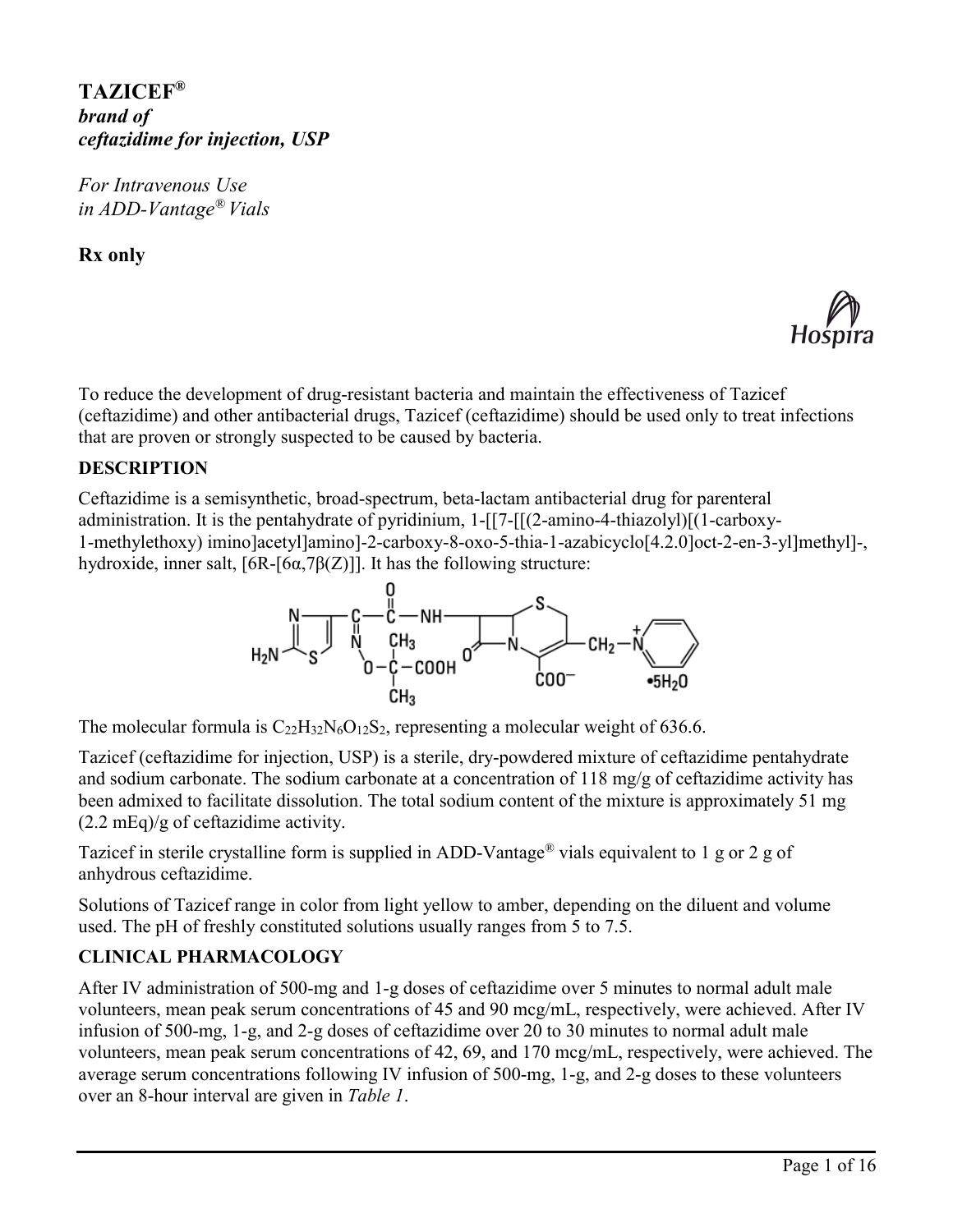## **Table 1. Average Serum Concentrations of Ceftazidime**

| Ceftazidime    | <b>Serum Concentrations (mcg/mL)</b> |    |                 |      |      |
|----------------|--------------------------------------|----|-----------------|------|------|
| <b>IV</b> Dose | 0.5 <sub>hr</sub>                    | hr | 2 <sub>hr</sub> | 4 hr | 8 hr |
| 500 mg         |                                      |    |                 |      |      |
|                | 60                                   | 39 |                 |      |      |
|                | 00                                   |    |                 |      |      |

The absorption and elimination of ceftazidime were directly proportional to the size of the dose. The half-life following IV administration was approximately 1.9 hours. Less than 10% of ceftazidime was protein bound. The degree of protein binding was independent of concentration.

There was no evidence of accumulation of ceftazidime in the serum in individuals with normal renal function following multiple IV doses of 1 and 2 g every 8 hours for 10 days.

Following intramuscular (IM) administration of 500-mg and 1-g doses of ceftazidime to normal adult volunteers, the mean peak serum concentrations were 17 and 39 mcg/mL, respectively, at approximately 1 hour. Serum concentrations remained above 4 mcg/mL for 6 and 8 hours after the IM administration of 500-mg and 1-g doses, respectively. The half-life of ceftazidime in these volunteers was approximately 2 hours.

The presence of hepatic dysfunction had no effect on the pharmacokinetics of ceftazidime in individuals administered 2 g intravenously every 8 hours for 5 days. Therefore, a dosage adjustment from the normal recommended dosage is not required for patients with hepatic dysfunction, provided renal function is not impaired.

Approximately 80% to 90% of an IM or IV dose of ceftazidime is excreted unchanged by the kidneys over a 24-hour period. After the IV administration of single 500-mg or 1-g doses, approximately 50% of the dose appeared in the urine in the first 2 hours. An additional 20% was excreted between 2 and 4 hours after dosing, and approximately another 12% of the dose appeared in the urine between 4 and 8 hours later. The elimination of ceftazidime by the kidneys resulted in high therapeutic concentrations in the urine.

The mean renal clearance of ceftazidime was approximately 100 mL/min. The calculated plasma clearance of approximately 115 mL/min indicated nearly complete elimination of ceftazidime by the renal route. Administration of probenecid before dosing had no effect on the elimination kinetics of ceftazidime. This suggested that ceftazidime is eliminated by glomerular filtration and is not actively secreted by renal tubular mechanisms.

Since ceftazidime is eliminated almost solely by the kidneys, its serum half-life is significantly prolonged in patients with impaired renal function. Consequently, dosage adjustments in such patients as described in the DOSAGE AND ADMINISTRATION section are suggested.

Therapeutic concentrations of ceftazidime are achieved in the following body tissues and fluids.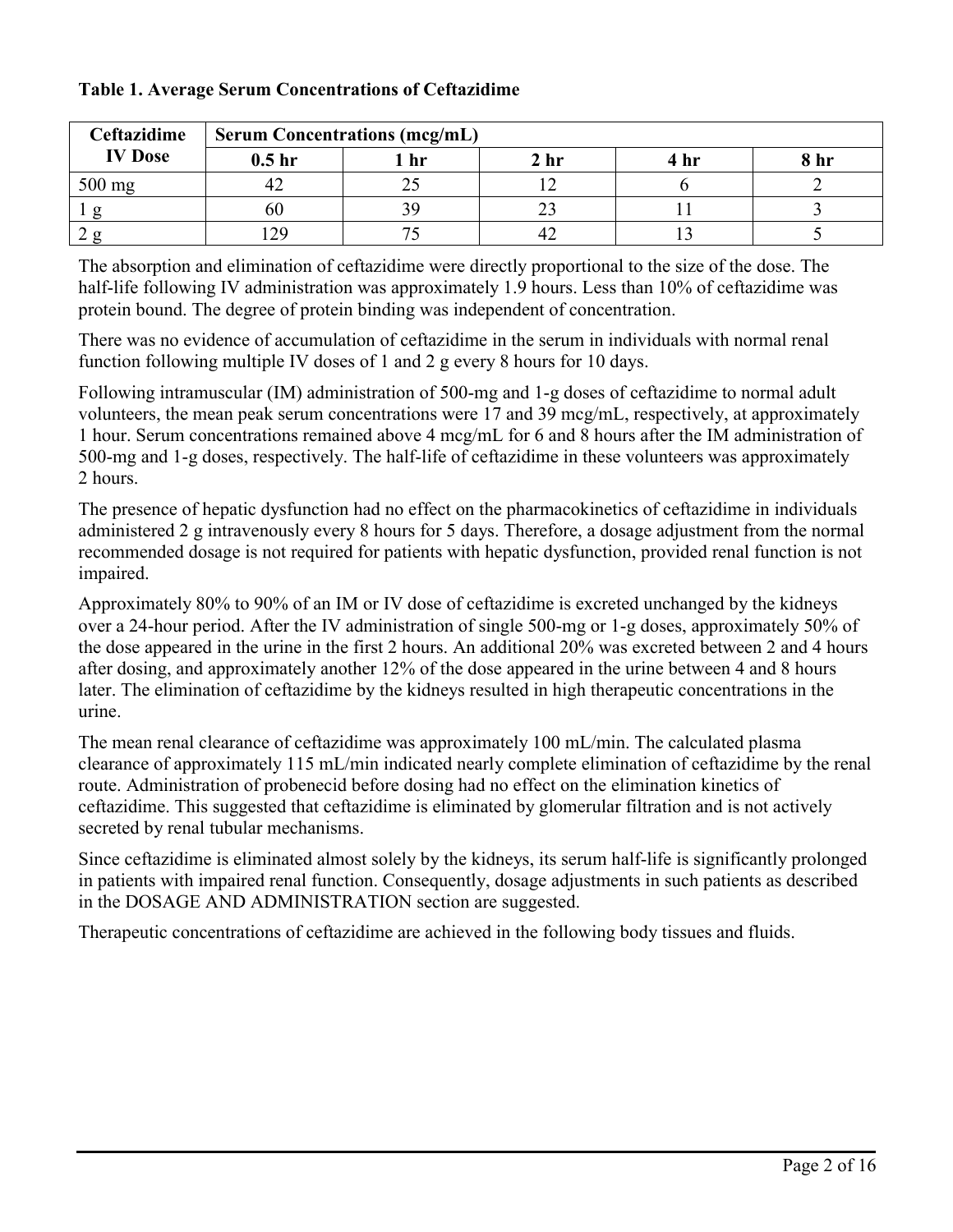| <b>Tissue or Fluid</b> | <b>Dose/Route</b> | No. of<br><b>Patients</b> | Time of<br><b>Sample</b><br><b>Post Dose</b> | <b>Average Tissue</b><br>or Fluid Level<br>(mcg/mL or<br>$mcg/g$ ) |
|------------------------|-------------------|---------------------------|----------------------------------------------|--------------------------------------------------------------------|
|                        |                   |                           |                                              |                                                                    |
| Urine                  | 500 mg IM         | 6                         | $0$ to $2$ hr                                | 2,100                                                              |
|                        | 2 g IV            | 6                         | $0$ to $2$ hr                                | 12,000                                                             |
| Bile                   | 2 g IV            | 3                         | 90 min                                       | 36.4                                                               |
| Synovial fluid         | 2 g IV            | 13                        | 2 <sub>hr</sub>                              | 25.6                                                               |
| Peritoneal fluid       | 2 g IV            | 8                         | 2 <sup>hr</sup>                              | 48.6                                                               |
| Sputum                 | 1 g IV            | 8                         | 1 <sup>hr</sup>                              | 9                                                                  |
| Cerebrospinal fluid    | $2$ g q8hr IV     | 5                         | $120 \text{ min}$                            | 9.8                                                                |
| (inflamed meninges)    | $2$ g q8hr IV     | 6                         | 180 min                                      | 9.4                                                                |
| Aqueous humor          | 2 g IV            | 13                        | $1$ to $3$ hr                                | 11                                                                 |
| <b>Blister fluid</b>   | 1 g IV            | $\overline{7}$            | $2$ to $3$ hr                                | 19.7                                                               |
| Lymphatic fluid        | 1 g IV            | 7                         | $2$ to $3$ hr                                | 23.4                                                               |
| Bone                   | 2 g IV            | 8                         | 0.67 <sub>hr</sub>                           | 31.1                                                               |
| Heart muscle           | 2 g IV            | 35                        | 30 to 280 min                                | 12.7                                                               |
| Skin                   | 2 g IV            | 22                        | 30 to 180 min                                | 6.6                                                                |
| Skeletal muscle        | 2 g IV            | 35                        | 30 to 280 min                                | 9.4                                                                |
| Myometrium             | 2 g IV            | 31                        | $1$ to $2$ hr                                | 18.7                                                               |

## **Table 2. Ceftazidime Concentrations in Body Tissues and Fluids**

# **Microbiology**

## *Mechanism of Action*

Ceftazidime is a bactericidal agent that acts by inhibition of bacterial cell wall synthesis. Ceftazidime has activity in the presence of some beta-lactamases, both penicillinases and cephalosporinases, of Gram-negative and Gram-positive bacteria.

# *Mechanism of Resistance*

Resistance to ceftazidime is primarily through hydrolysis by beta-lactamase, alteration of penicillin-binding proteins (PBPs), and decreased permeability.

## Interaction with Other Antimicrobials

In an *in vitro* study, antagonistic effects have been observed with the combination of chloramphenicol and ceftazidime.

Ceftazidime has been shown to be active against most isolates of the following bacteria, both *in vitro* and in clinical infections as described in the INDICATIONS AND USAGE section:

## Gram-negative bacteria

- *Citrobacter* species
- *Enterobacter* species
- *Escherichia coli*
- *Klebsiella* species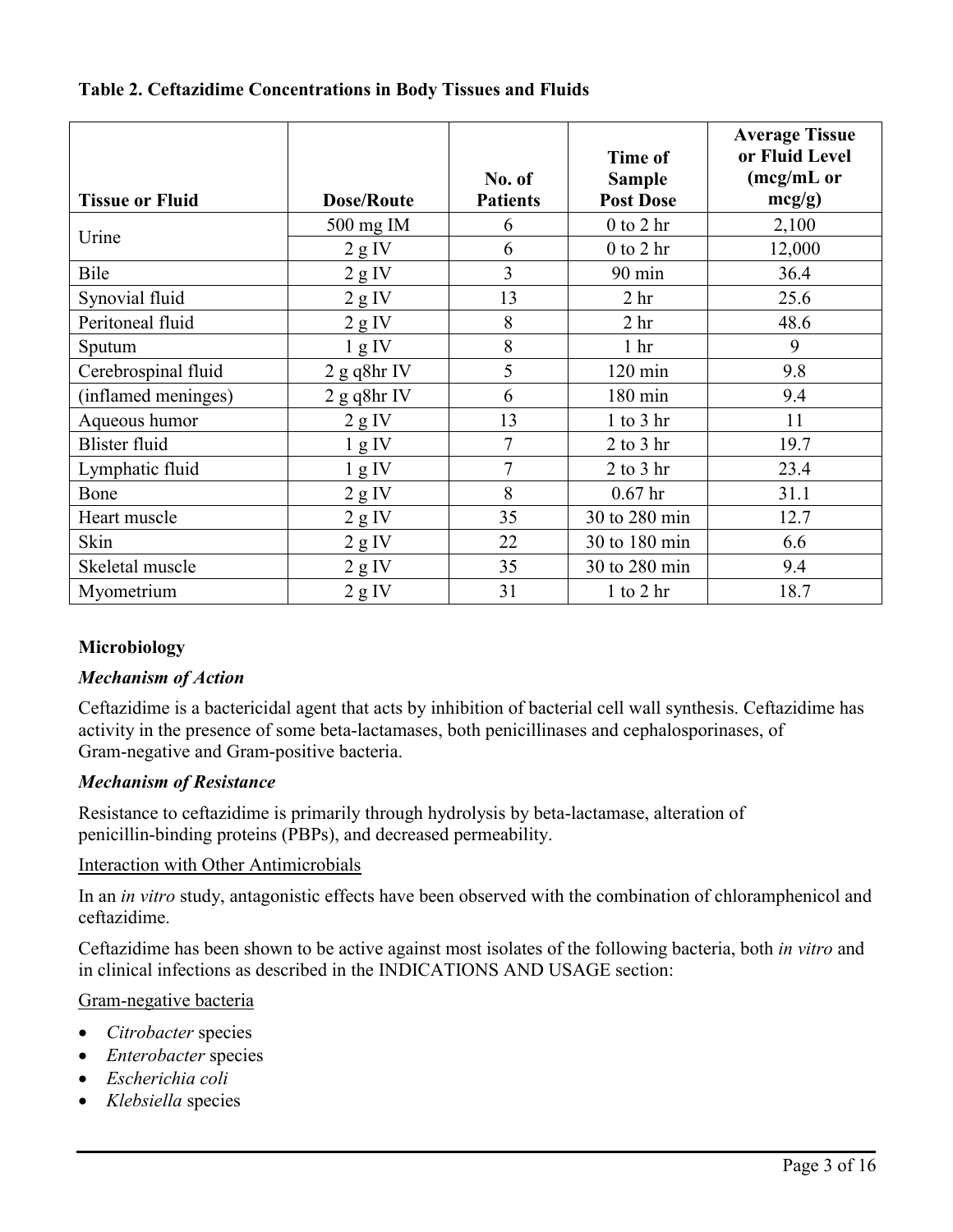- *Haemophilus influenzae*
- *Neisseria meningitidis*
- *Proteus mirabilis*
- *Proteus vulgaris*
- *Pseudomonas aeruginosa*
- *Serratia* species

#### Gram-positive bacteria

- *Staphylococcus aureus*
- *Streptococcus pneumoniae*
- *Streptococcus pyogenes*
- *Streptococcus agalactiae*

#### Anaerobic bacteria

*Bacteroides* species (Note: many isolates of *Bacteroides* species are resistant)

The following *in vitro* data are available, but their clinical significance is unknown. At least 90 percent of the following microorganisms exhibit an *in vitro* minimum inhibitory concentration (MIC) less than or equal to the susceptible breakpoint for ceftazidime. However, the efficacy of ceftazidime in treating clinical infections due to these microorganisms has not been established in adequate and well-controlled clinical trials.

#### Gram-negative bacteria

- *Acinetobacter* species
- *Citrobacter diversus*
- *Citrobacter freundii*
- *Providencia* species (including *Providencia rettgeri*)
- *Salmonella* species
- *Shigella* species
- *Haemophilus parainfluenzae*
- *Morganella morganii*
- *Neisseria gonorrhoeae*
- *Yersinia enterocolitica*

#### Gram-positive bacteria

*Staphylococcus epidermidis* 

#### Anaerobic bacteria

- *Clostridium* species (Not including *Clostridium difficile*)
- *Peptostreptococcus* species

## **Susceptibility Testing**

For specific information regarding susceptibility test interpretive criteria and associated test methods and quality control standards recognized by FDA for this drug, please see: [https://www.fda.gov/STIC.](https://www.fda.gov/STIC)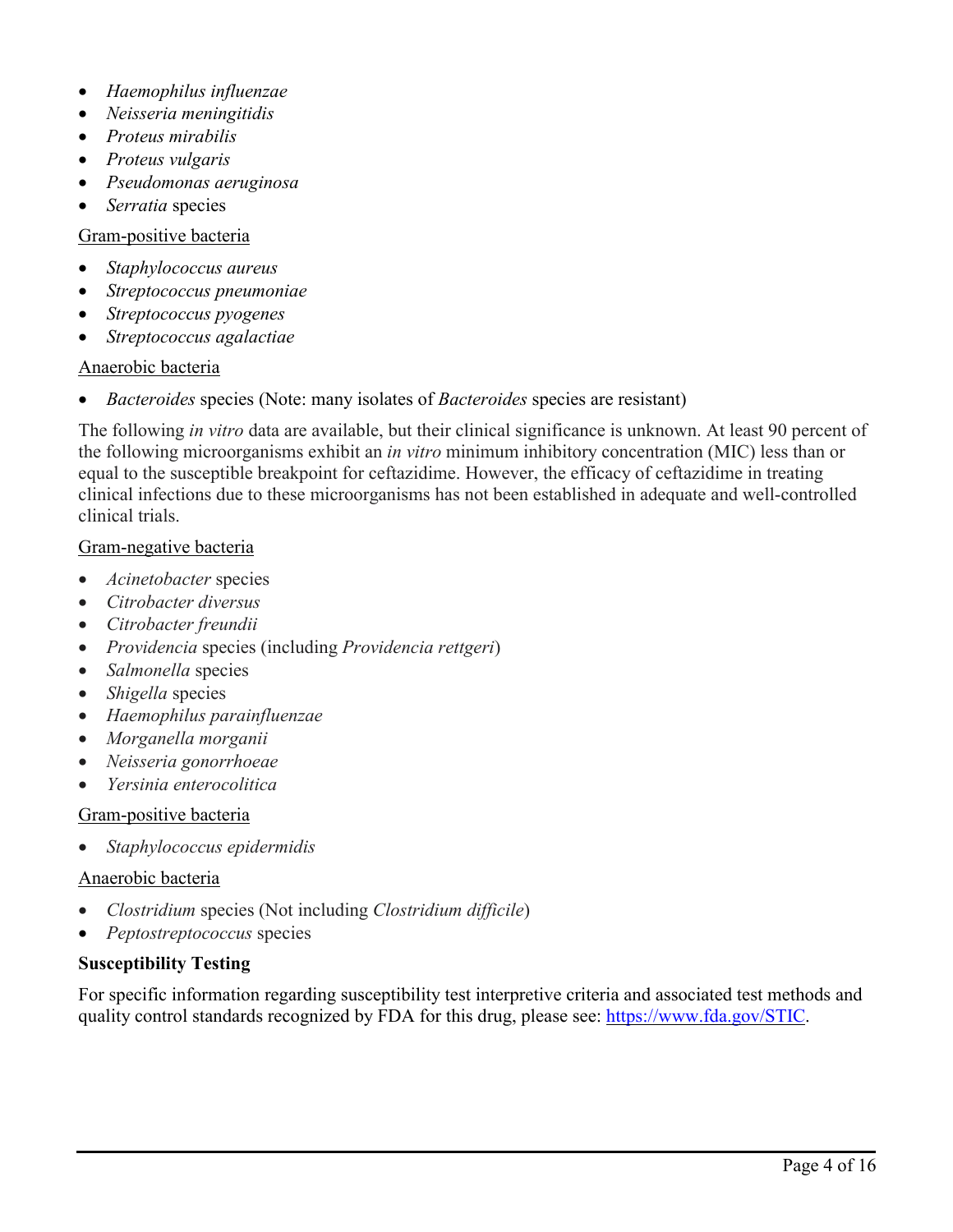# **INDICATIONS AND USAGE**

Tazicef (ceftazidime for injection, USP) is indicated for the treatment of patients with infections caused by susceptible strains of the designated organisms in the following diseases:

- 1. **Lower Respiratory Tract Infections,** including pneumonia, caused by *Pseudomonas aeruginosa* and other *Pseudomonas* spp.; *Haemophilus influenzae*, including ampicillin-resistant strains; *Klebsiella* spp.; *Enterobacter* spp.; *Proteus mirabilis*; *Escherichia coli*; *Serratia* spp.; *Citrobacter* spp.; *Streptococcus pneumoniae*; and *Staphylococcus aureus* (methicillin-susceptible strains).
- 2. **Skin and Skin-Structure Infections** caused by *Pseudomonas aeruginosa*; *Klebsiella* spp.; *Escherichia coli*; *Proteus* spp., including *Proteus mirabilis* and indole-positive *Proteus*; *Enterobacter* spp.; *Serratia* spp.; *Staphylococcus aureus* (methicillin-susceptible strains); and *Streptococcus pyogenes* (group A beta-hemolytic streptococci).
- 3. **Urinary Tract Infections,** both complicated and uncomplicated, caused by *Pseudomonas aeruginosa*; *Enterobacter* spp.; *Proteus* spp., including *Proteus mirabilis* and indole-positive *Proteus*; *Klebsiella* spp.; and *Escherichia coli*.
- 4. **Bacterial Septicemia** caused by *Pseudomonas aeruginosa*, *Klebsiella* spp., *Haemophilus influenzae*, *Escherichia coli*, *Serratia* spp., *Streptococcus pneumoniae*, and *Staphylococcus aureus* (methicillin-susceptible strains).
- 5. **Bone and Joint Infections** caused by *Pseudomonas aeruginosa, Klebsiella* spp., *Enterobacter* spp., and *Staphylococcus aureus* (methicillin-susceptible strains).
- 6. **Gynecologic Infections,** including endometritis, pelvic cellulitis, and other infections of the female genital tract caused by *Escherichia coli*.
- 7. **Intra-abdominal Infections,** including peritonitis caused by *Escherichia coli*, *Klebsiella* spp., and *Staphylococcus aureus* (methicillin-susceptible strains) and polymicrobial infections caused by aerobic and anaerobic organisms and *Bacteroides* spp. (many strains of *Bacteroides fragilis* are resistant).
- 8. **Central Nervous System Infections,** including meningitis, caused by *Haemophilus influenzae* and *Neisseria meningitidis*. Ceftazidime has also been used successfully in a limited number of cases of meningitis due to *Pseudomonas aeruginosa* and *Streptococcus pneumoniae*.

Tazicef (ceftazidime for injection, USP) may be used alone in cases of confirmed or suspected sepsis. Ceftazidime has been used successfully in clinical trials as empiric therapy in cases where various concomitant therapies with other antibacterial drugs have been used.

Tazicef (ceftazidime for injection, USP) may also be used concomitantly with other antibacterial drugs, such as aminoglycosides, vancomycin, and clindamycin; in severe and life-threatening infections; and in the immunocompromised patient. When such concomitant treatment is appropriate, prescribing information in the labeling for the other antibacterial drugs should be followed. The dose depends on the severity of the infection and the patient's condition.

To reduce the development of drug-resistant bacteria and maintain the effectiveness of Tazicef (ceftazidime for injection, USP) and other antibacterial drugs, Tazicef (ceftazidime for injection, USP) should be used only to treat infections that are proven or strongly suspected to be caused by susceptible bacteria. When culture and susceptibility information are available, they should be considered in selecting or modifying antibacterial therapy. In the absence of such data, local epidemiology and susceptibility patterns may contribute to the empiric selection of therapy.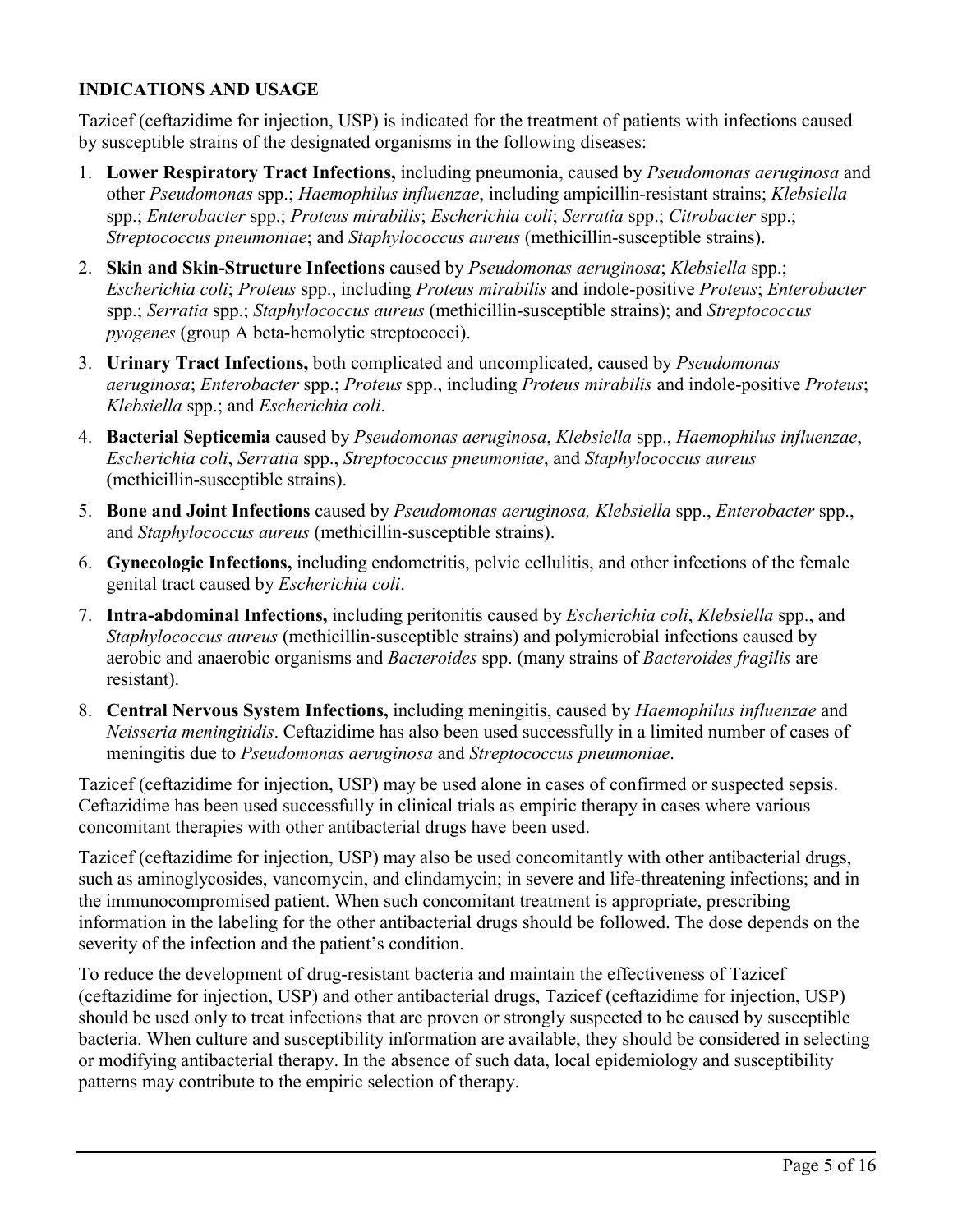# **CONTRAINDICATIONS**

Tazicef is contraindicated in patients who have shown hypersensitivity to ceftazidime or the cephalosporin group of antibacterial drugs.

## **WARNINGS**

BEFORE THERAPY WITH TAZICEF IS INSTITUTED, CAREFUL INQUIRY SHOULD BE MADE TO DETERMINE WHETHER THE PATIENT HAS HAD PREVIOUS HYPERSENSITIVITY REACTIONS TO CEFTAZIDIME, CEPHALOSPORINS, PENICILLINS, OR OTHER DRUGS. IF THIS PRODUCT IS TO BE GIVEN TO PENICILLIN-SENSITIVE PATIENTS, CAUTION SHOULD BE EXERCISED BECAUSE CROSS-HYPERSENSITIVITY AMONG BETA-LACTAM ANTIBACTERIAL DRUGS HAS BEEN CLEARLY DOCUMENTED AND MAY OCCUR IN UP TO 10% OF PATIENTS WITH A HISTORY OF PENICILLIN ALLERGY. IF AN ALLERGIC REACTION TO TAZICEF OCCURS, DISCONTINUE THE DRUG. SERIOUS ACUTE HYPERSENSITIVITY REACTIONS MAY REQUIRE TREATMENT WITH EPINEPHRINE AND OTHER EMERGENCY MEASURES, INCLUDING OXYGEN, IV FLUIDS, IV ANTIHISTAMINES, CORTICOSTEROIDS, PRESSOR AMINES, AND AIRWAY MANAGEMENT, AS CLINICALLY INDICATED.

*Clostridium difficile* associated diarrhea (CDAD) has been reported with use of nearly all antibacterial agents, including ceftazidime, and may range in severity from mild diarrhea to fatal colitis. Treatment with antibacterial agents alters the normal flora of the colon leading to overgrowth of *C. difficile*.

*C. difficile* produces toxins A and B which contribute to the development of CDAD. Hypertoxin producing strains of *C. difficile* cause increased morbidity and mortality, as these infections can be refractory to antimicrobial therapy and may require colectomy. CDAD must be considered in all patients who present with diarrhea following antibacterial drug use. Careful medical history is necessary since CDAD has been reported to occur over two months after the administration of antibacterial agents.

If CDAD is suspected or confirmed, ongoing antibacterial drug use not directed against *C. difficile* may need to be discontinued. Appropriate fluid and electrolyte management, protein supplementation, antibacterial drug treatment of *C. difficile*, and surgical evaluation should be instituted as clinically indicated.

Elevated levels of ceftazidime in patients with renal insufficiency can lead to seizures, nonconvulsive status epilepticus (NCSE), encephalopathy, coma, asterixis, neuromuscular excitability, and myoclonia (see PRECAUTIONS).

# **PRECAUTIONS**

## **General**

High and prolonged serum ceftazidime concentrations can occur from usual dosages in patients with transient or persistent reduction of urinary output because of renal insufficiency. The total daily dosage should be reduced when ceftazidime is administered to patients with renal insufficiency (see DOSAGE AND ADMINISTRATION). Elevated levels of ceftazidime in these patients can lead to seizures, nonconvulsive status epilepticus, encephalopathy, coma, asterixis, neuromuscular excitability, and myoclonia. Continued dosage should be determined by degree of renal impairment, severity of infection, and susceptibility of the causative organisms.

As with other antibacterial drugs, prolonged use of Tazicef (ceftazidime for injection, USP) may result in overgrowth of nonsusceptible organisms. Repeated evaluation of the patient's condition is essential. If superinfection occurs during therapy, appropriate measures should be taken.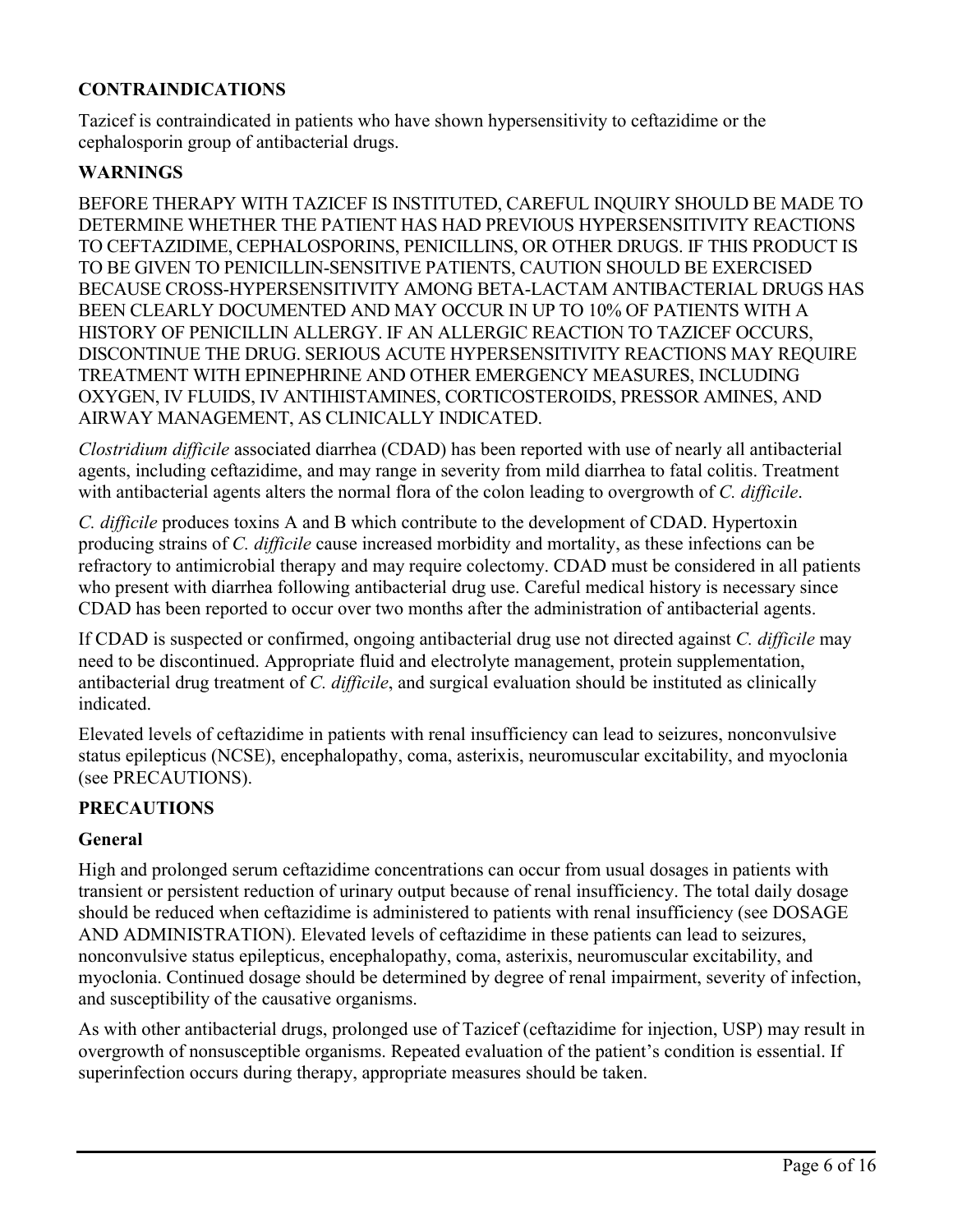Inducible type I beta-lactamase resistance has been noted with some organisms (e.g., *Enterobacter* spp., *Pseudomonas* spp., and *Serratia* spp.). As with other extended-spectrum beta-lactam antibacterial drugs, resistance can develop during therapy, leading to clinical failure in some cases. When treating infections caused by these organisms, periodic susceptibility testing should be performed when clinically appropriate. If patients fail to respond to monotherapy, an aminoglycoside or similar agent should be considered.

Cephalosporins may be associated with a fall in prothrombin activity. Those at risk include patients with renal and hepatic impairment, or poor nutritional state, as well as patients receiving a protracted course of antimicrobial therapy. Prothrombin time should be monitored in patients at risk and exogenous vitamin K administered as indicated.

Tazicef should be prescribed with caution in individuals with a history of gastrointestinal disease, particularly colitis.

Distal necrosis can occur after inadvertent intra-arterial administration of ceftazidime.

Prescribing Tazicef (ceftazidime) in the absence of a proven or strongly suspected bacterial infection or a prophylactic indication is unlikely to provide benefit to the patient and increases the risk of the development of drug-resistant bacteria.

# **Information for Patients**

Patients should be counseled that antibacterial drugs, including Tazicef (ceftazidime), should only be used to treat bacterial infections. They do not treat viral infections (e.g., the common cold). When Tazicef (ceftazidime) is prescribed to treat a bacterial infection, patients should be told that although it is common to feel better early in the course of therapy, the medication should be taken exactly as directed. Skipping doses or not completing the full course of therapy may: (1) decrease the effectiveness of the immediate treatment, and (2) increase the likelihood that bacteria will develop resistance and will not be treatable by Tazicef (ceftazidime) or other antibacterial drugs in the future.

Diarrhea is a common problem caused by antibacterial drugs which usually ends when the antibacterial drug is discontinued. Sometimes after starting treatment with antibacterial drugs, patients can develop watery and bloody stools (with or without stomach cramps and fever) even as late as 2 or more months after having taken the last dose of the antibacterial drug. If this occurs, patients should contact their physician as soon as possible.

# **Drug Interactions**

Nephrotoxicity has been reported following concomitant administration of cephalosporins with aminoglycoside antibacterial drugs or potent diuretics such as furosemide. Renal function should be carefully monitored, especially if higher dosages of the aminoglycosides are to be administered or if therapy is prolonged, because of the potential nephrotoxicity and ototoxicity of aminoglycoside antibacterial drugs. Nephrotoxicity and ototoxicity were not noted when ceftazidime was given alone in clinical trials.

Chloramphenicol has been shown to be antagonistic to beta-lactam antibacterial drugs, including ceftazidime, based on *in vitro* studies and time kill curves with enteric gram-negative bacilli. Due to the possibility of antagonism *in vivo*, particularly when bactericidal activity is desired, this drug combination should be avoided.

# **Drug/Laboratory Test Interactions**

The administration of ceftazidime may result in a false-positive reaction for glucose in the urine when using CLINITEST<sup>®</sup> tablets, Benedict's solution, or Fehling's solution. It is recommended that glucose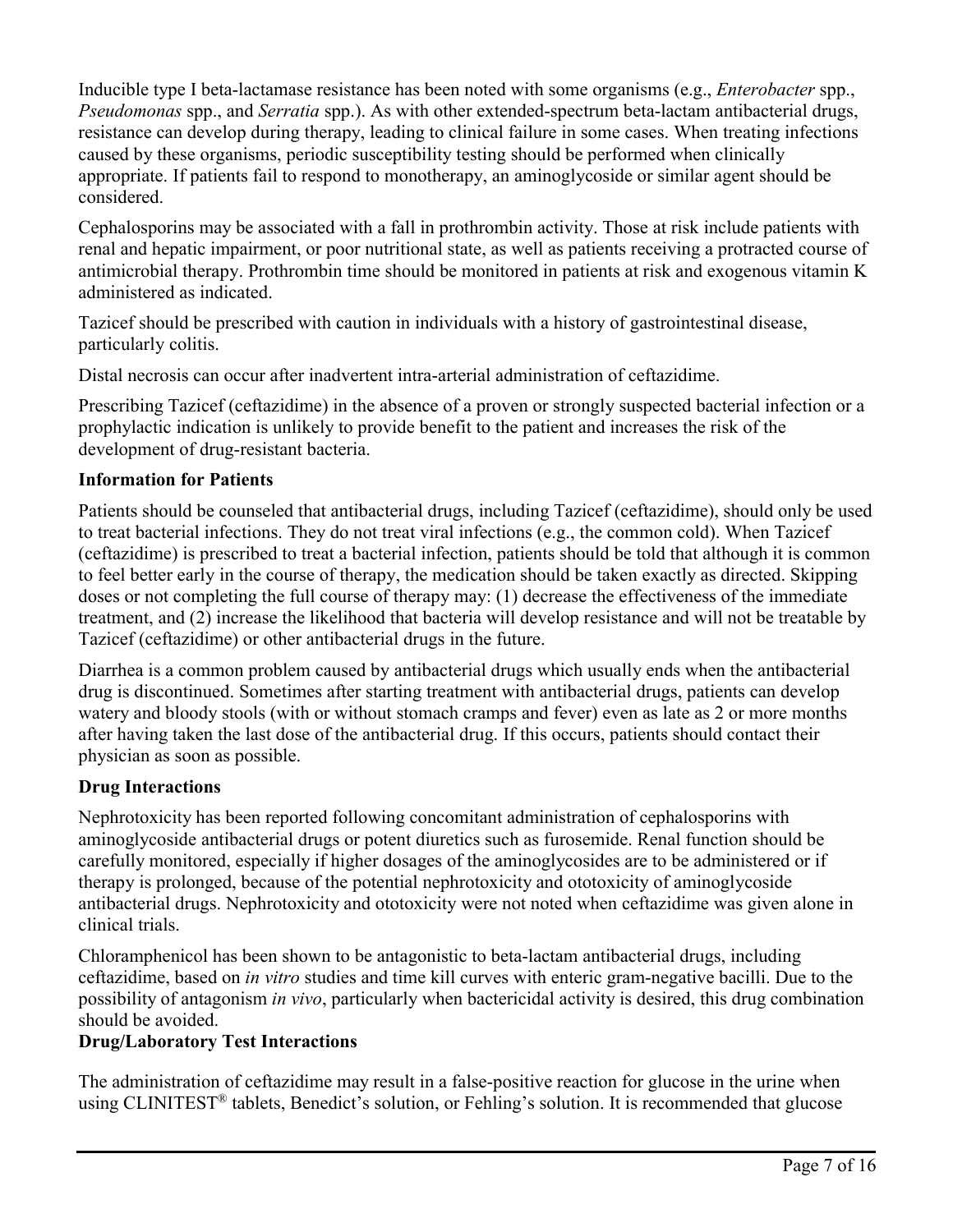tests based on enzymatic glucose oxidase reactions (such as CLINISTIX®) be used.

# **Carcinogenesis, Mutagenesis, Impairment of Fertility**

Long-term studies in animals have not been performed to evaluate carcinogenic potential. However, a mouse micronucleus test and an Ames test were both negative for mutagenic effects.

# **Pregnancy**

# *Teratogenic Effects*

Pregnancy Category B. Reproduction studies have been performed in mice and rats at doses up to 40 times the human dose and have revealed no evidence of impaired fertility or harm to the fetus due to Tazicef. There are, however, no adequate and well-controlled studies in pregnant women. Because animal reproduction studies are not always predictive of human response, this drug should be used during pregnancy only if clearly needed.

## **Nursing Mothers**

Ceftazidime is excreted in human milk in low concentrations. Caution should be exercised when ceftazidime is administered to a nursing woman.

## **Pediatric Use**

See DOSAGE AND ADMINISTRATION.

# **Geriatric Use**

Of the 2,221 subjects who received ceftazidime in 11 clinical studies, 824 (37%) were 65 and older while 391 (18%) were 75 and older. No overall differences in safety or effectiveness were observed between these subjects and younger subjects, and other reported clinical experience has not identified differences in responses between the elderly and younger patients, but greater susceptibility of some older individuals to drug effects cannot be ruled out. This drug is known to be substantially excreted by the kidney, and the risk of toxic reactions to this drug may be greater in patients with impaired renal function. Because elderly patients are more likely to have decreased renal function, care should be taken in dose selection, and it may be useful to monitor renal function (see DOSAGE AND ADMINISTRATION).

## **ADVERSE REACTIONS**

Ceftazidime is generally well tolerated. The incidence of adverse reactions associated with the administration of ceftazidime was low in clinical trials. The most common were local reactions following IV injection and allergic and gastrointestinal reactions. Other adverse reactions were encountered infrequently. No disulfiram-like reactions were reported.

The following adverse effects from clinical trials were considered to be either related to ceftazidime therapy or were of uncertain etiology:

**Local Effects,** reported in fewer than 2% of patients, were phlebitis and inflammation at the site of injection (1 in 69 patients).

**Hypersensitivity Reactions,** reported in 2% of patients, were pruritus, rash, and fever. Immediate reactions, generally manifested by rash and/or pruritus, occurred in 1 in 285 patients. Toxic epidermal necrolysis, Stevens-Johnson syndrome, and erythema multiforme have also been reported with cephalosporin antibacterial drugs, including ceftazidime. Angioedema and anaphylaxis (bronchospasm and/or hypotension) have been reported very rarely.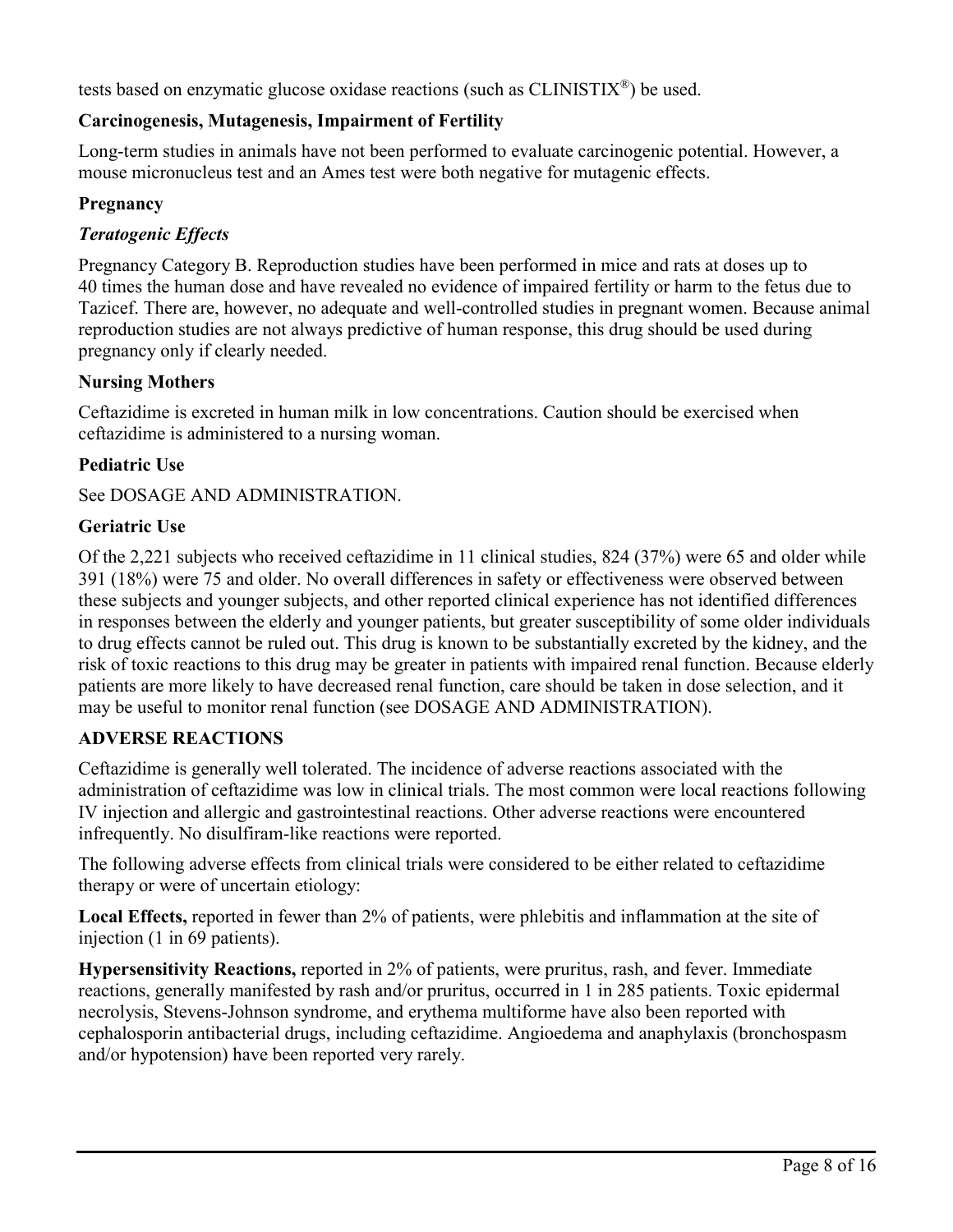**Gastrointestinal Symptoms,** reported in fewer than 2% of patients, were diarrhea (1 in 78), nausea (1 in 156), vomiting (1 in 500), and abdominal pain (1 in 416). The onset of pseudomembranous colitis symptoms may occur during or after treatment (see WARNINGS).

**Central Nervous System Reactions** (fewer than 1%) included headache, dizziness, and paresthesia. Seizures have been reported with several cephalosporins, including ceftazidime. In addition, encephalopathy, coma, asterixis, neuromuscular excitability, and myoclonia have been reported in renally impaired patients treated with unadjusted dosing regimens of ceftazidime (see PRECAUTIONS: General).

**Less Frequent Adverse Events** (fewer than 1%) were candidiasis (including oral thrush) and vaginitis.

# **Hematologic**

Rare cases of hemolytic anemia have been reported.

**Laboratory Test Changes** noted during clinical trials with ceftazidime for injection were transient and included: eosinophilia (1 in 13), positive Coombs test without hemolysis (1 in 23), thrombocytosis (1 in 45), and slight elevations in one or more of the hepatic enzymes, aspartate aminotransferase (AST, SGOT) (1 in 16), alanine aminotransferase (ALT, SGPT) (1 in 15), LDH (1 in 18), GGT (1 in 19), and alkaline phosphatase (1 in 23). As with some other cephalosporins, transient elevations of blood urea, blood urea nitrogen, and/or serum creatinine were observed occasionally. Transient leukopenia, neutropenia, agranulocytosis, thrombocytopenia, and lymphocytosis were seen very rarely.

## **Postmarketing Experience with Ceftazidime for Injection Products**

In addition to the adverse events reported during clinical trials, the following events have been observed during clinical practice in patients treated with Tazicef and were reported spontaneously. For some of these events, data are insufficient to allow an estimate of incidence or to establish causation.

## *General*

Anaphylaxis; allergic reactions, which, in rare instances, were severe (e.g., cardiopulmonary arrest); urticaria; pain at injection site.

## *Hepatobiliary Tract*

Hyperbilirubinemia, jaundice.

## *Renal and Genitourinary*

Renal impairment.

## **Cephalosporin-Class Adverse Reactions**

In addition to the adverse reactions listed above that have been observed in patients treated with ceftazidime, the following adverse reactions and altered laboratory tests have been reported for cephalosporin-class antibacterial drugs:

## *Adverse Reactions*

Colitis, toxic nephropathy, hepatic dysfunction including cholestasis, aplastic anemia, hemorrhage.

## *Altered Laboratory Tests*

Prolonged prothrombin time, false-positive test for urinary glucose, pancytopenia.

To report **SUSPECTED ADVERSE REACTIONS**, contact Hospira, Inc. at 1-800-441-4100, or FDA at 1-800-FDA-1088 or www.fda.gov/medwatch.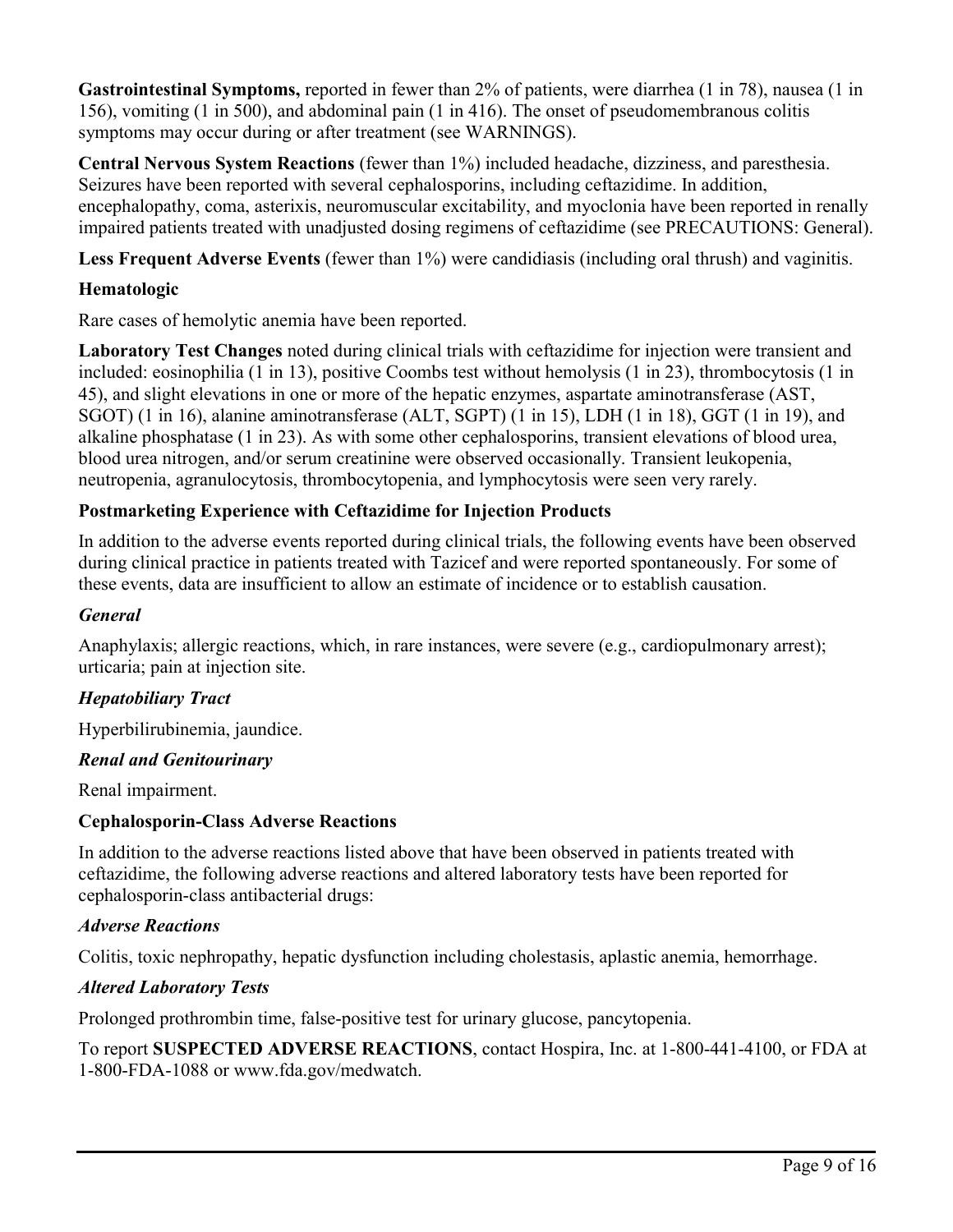## **OVERDOSAGE**

Ceftazidime overdosage has occurred in patients with renal failure. Reactions have included seizure activity, encephalopathy, asterixis, neuromuscular excitability, and coma. Patients who receive an acute overdosage should be carefully observed and given supportive treatment. In the presence of renal insufficiency, hemodialysis or peritoneal dialysis may aid in the removal of ceftazidime from the body.

#### **DOSAGE AND ADMINISTRATION**

#### **Dosage**

The usual adult dosage is 1 gram administered intravenously every 8 to 12 hours. The dosage and route should be determined by the susceptibility of the causative organisms, the severity of infection, and the condition and renal function of the patient.

The guidelines for dosage of Tazicef (ceftazidime for injection, USP) are listed in *Table 3*. The following dosage schedule is recommended.

#### **Table 3. Recommended Dosage Schedule**

|                                                                                                               | <b>Dose</b>                                                                  | <b>Frequency</b>    |
|---------------------------------------------------------------------------------------------------------------|------------------------------------------------------------------------------|---------------------|
| <b>Adult</b>                                                                                                  |                                                                              |                     |
| Usual recommended dosage                                                                                      | 1 gram intravenous                                                           | every 8 to 12 hours |
| Uncomplicated urinary tract infection                                                                         | 250 mg intravenous                                                           | every 12 hours      |
| Bone and joint infections                                                                                     | 2 grams intravenous                                                          | every 12 hours      |
| Complicated urinary tract infections                                                                          | 500 mg intravenous                                                           | every 8 to 12 hours |
| Uncomplicated pneumonia; mild skin and<br>skin-structure infections                                           | 500 mg to 1 gram intravenous                                                 | every 8 hours       |
| Serious gynecological and intra-abdominal<br>infections                                                       | 2 grams intravenous                                                          | every 8 hours       |
| Meningitis                                                                                                    | 2 grams intravenous                                                          | every 8 hours       |
| Very severe life-threatening infections,<br>especially in immunocompromised patients                          | 2 grams intravenous                                                          | every 8 hours       |
| Lung infections caused by Pseudomonas spp.<br>in patients with cystic fibrosis with normal<br>renal function* | 30 to 50 mg/kg intravenous to<br>a maximum of 6 grams per day                | every 8 hours       |
| <b>Neonates</b> $(0 - 4$ weeks)                                                                               | 30 mg/kg intravenous                                                         | every 12 hours      |
| <b>Infants and children</b><br>(1 month to 12 years)                                                          | 30 to 50 mg/kg intravenous to<br>a maximum of 6 grams per<br>$day^{\dagger}$ | every 8 hours       |

Although clinical improvement has been shown, bacteriologic cures cannot be expected in patients with chronic respiratory disease and cystic fibrosis.

† The higher dose should be reserved for immunocompromised pediatric patients or pediatric patients with cystic fibrosis or meningitis.

## *Impaired Hepatic Function*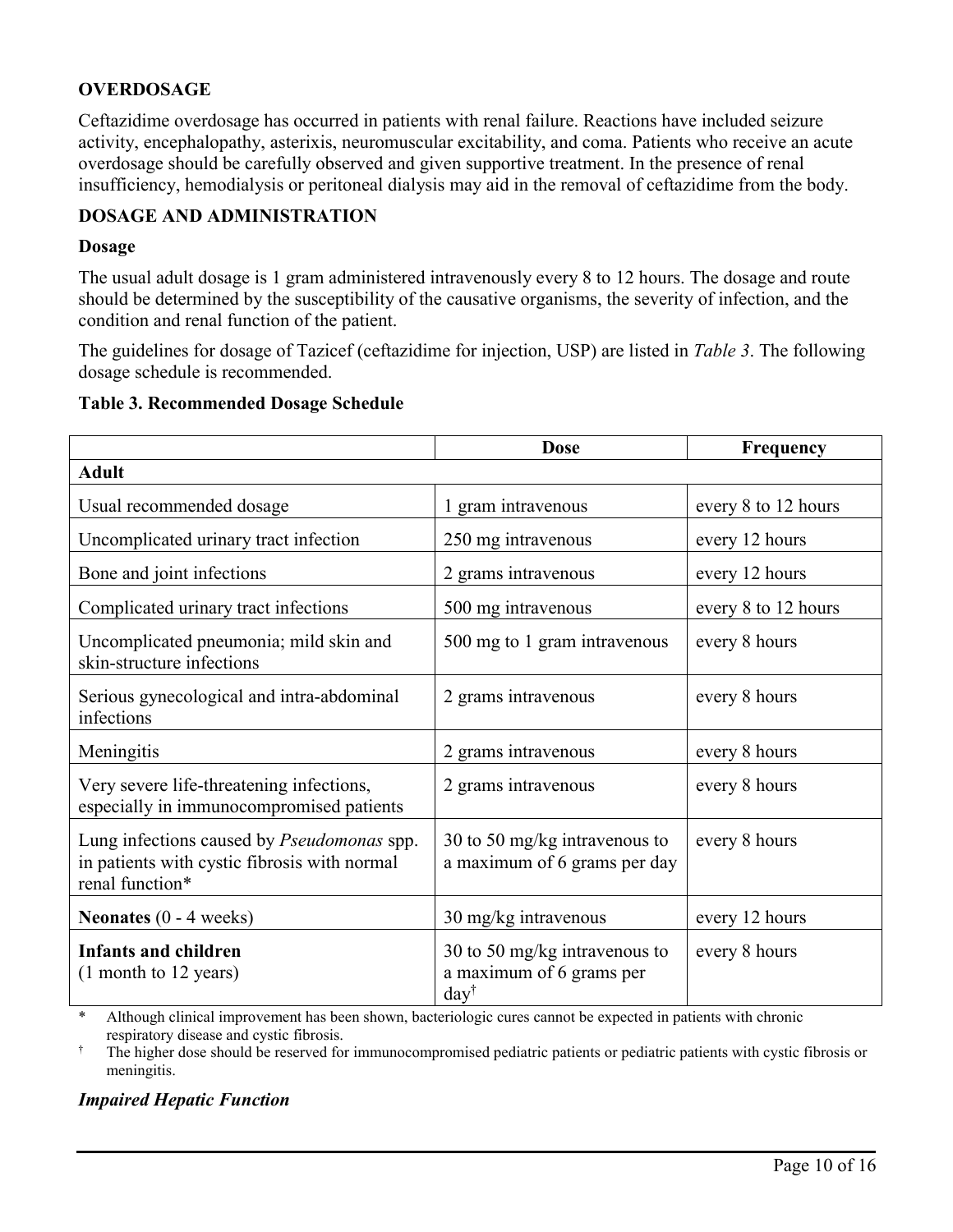No adjustment in dosage is required for patients with hepatic dysfunction.

## *Impaired Renal Function*

Ceftazidime is excreted by the kidneys, almost exclusively by glomerular filtration. Therefore, in patients with impaired renal function (glomerular filtration rate [GFR] <50 mL/min), it is recommended that the dosage of ceftazidime be reduced to compensate for its slower excretion. In patients with suspected renal insufficiency, an initial loading dose of 1 gram of Tazicef may be given. An estimate of GFR should be made to determine the appropriate maintenance dosage. The recommended dosage is presented in *Table 4*.

## **Table 4. Recommended Maintenance Dosages of Tazicef (ceftazidime for injection, USP) in Renal Insufficiency**

**NOTE: if the dose recommended in** *Table 3* **above is lower than that recommended for patients with renal insufficiency as outlined in** *Table 4***, the lower dose should be used.**

| <b>Creatinine Clearance</b><br>(mL/min) | <b>Recommended Unit Dose</b><br>of Tazicef | <b>Frequency of Dosing</b> |
|-----------------------------------------|--------------------------------------------|----------------------------|
| 50 to 31                                | l gram                                     | every 12 hours             |
| 30 to 16                                | l gram                                     | every 24 hours             |
| 15 to $6$                               | $500$ mg                                   | every 24 hours             |
| less than 5                             | $500$ mg                                   | every 48 hours             |

When only serum creatinine is available, the following formula (Cockcroft's equation)<sup>1</sup> may be used to estimate creatinine clearance. The serum creatinine should represent a steady state of renal function:

Males: Creatinine clearance (mL/min) =

Weight (kg)  $x(140 - age)$ 

72 x serum creatinine (mg/dL)

Females: 0.85 x male value

In patients with severe infections who would normally receive 6 grams of Tazicef daily were it not for renal insufficiency, the unit dose given in the table above may be increased by 50% or the dosing frequency may be increased appropriately. Further dosing should be determined by therapeutic monitoring, severity of the infection, and susceptibility of the causative organism.

In pediatric patients as for adults, the creatinine clearance should be adjusted for body surface area or lean body mass, and the dosing frequency should be reduced in cases of renal insufficiency.

In patients undergoing hemodialysis, a loading dose of 1 gram is recommended, followed by 1 gram after each hemodialysis period.

Tazicef (ceftazidime for injection, USP) can also be used in patients undergoing intraperitoneal dialysis and continuous ambulatory peritoneal dialysis. In such patients, a loading dose of 1 gram of Tazicef may be given, followed by 500 mg every 24 hours. In addition to IV use, Tazicef can be incorporated in the dialysis fluid at a concentration of 250 mg for 2 L of dialysis fluid.

**Note:** Generally, Tazicef should be continued for 2 days after the signs and symptoms of infection have disappeared, but in complicated infections longer therapy may be required.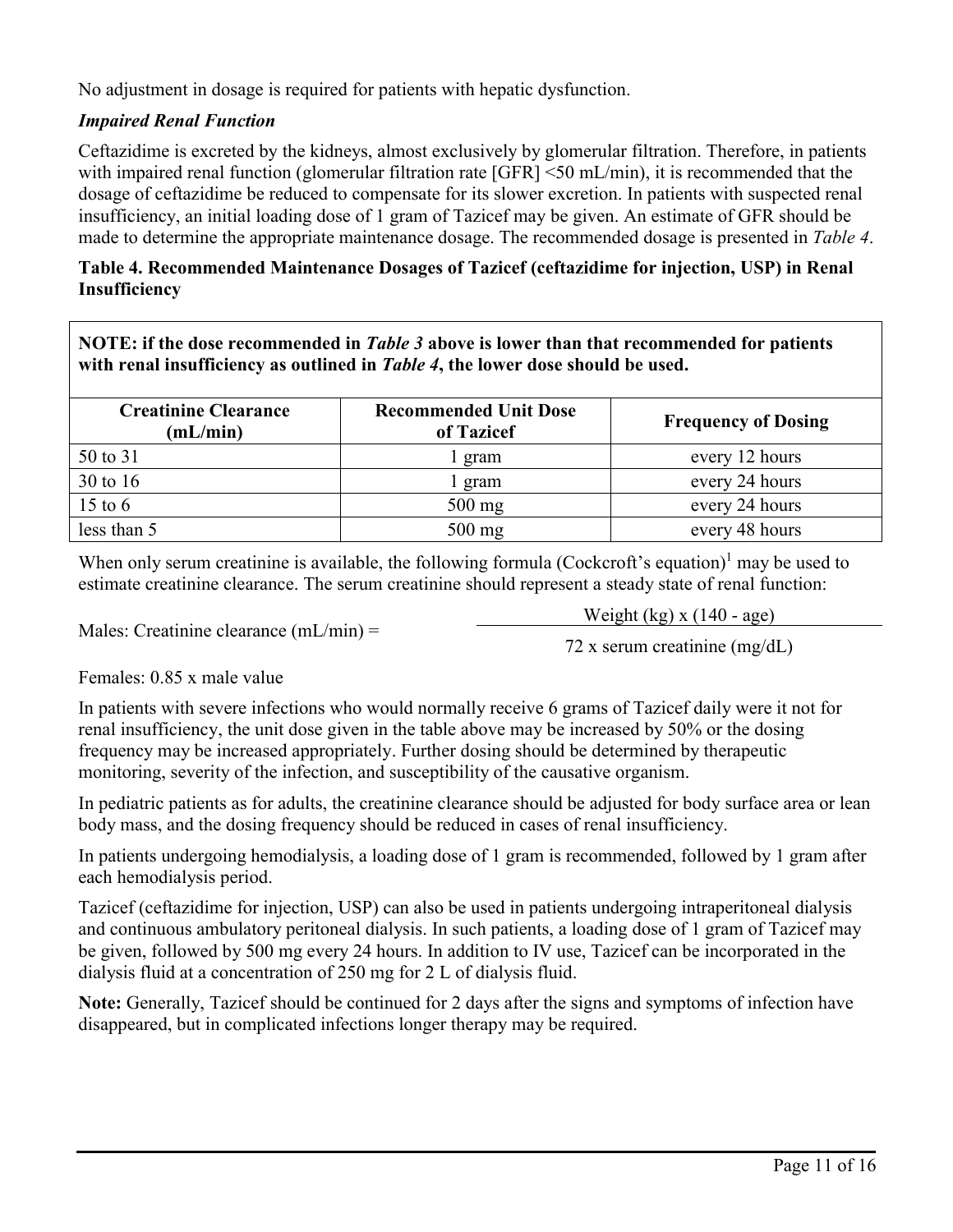## **Administration**

Tazicef may be given intravenously. Intra-arterial administration should be avoided (see PRECAUTIONS).

Note: Tazicef in ADD-Vantage<sup>®</sup> vials is not intended for direct IV or IM injection.

## *Intravenous Administration*

The IV route is preferable for patients with bacterial septicemia, bacterial meningitis, peritonitis, or other severe or life-threatening infections, or for patients who may be poor risks because of lowered resistance resulting from such debilitating conditions as malnutrition, trauma, surgery, diabetes, heart failure, or malignancy, particularly if shock is present or pending.

Intermittent IV infusion with a Y-type administration set can be accomplished with compatible solutions. However, during infusion of a solution containing ceftazidime, it is desirable to discontinue the other solution.

ADD-Vantage® vials are to be constituted only with 50 or 100 mL of 5% Dextrose Injection, 0.9% Sodium Chloride Injection, or 50 mL of 0.45% Sodium Chloride Injection in ADD-Vantage® diluent (see **Instructions for Use**). ADD-Vantage® vials should be reconstituted only when it is certain that the patient is ready to receive the drug. Tazicef in ADD-Vantage® vials is stable for 24 hours at room temperature.

**Note:** Tazicef (ceftazidime for injection, USP) in the ADD-Vantage® vial is intended to be administered as a single-dose intravenous infusion with the ADD-Vantage® flexible diluent container.

All vials of Tazicef as supplied are under reduced pressure. When Tazicef is dissolved, carbon dioxide is released and a positive pressure develops. For ease of use please follow the recommended techniques of constitution described on the instructions for use section of this insert.

Solutions of Tazicef, like those of most beta-lactam antibacterial drugs, should not be added to solutions of aminoglycoside antibacterial drugs because of potential interaction.

However, if concurrent therapy with Tazicef and an aminoglycoside is indicated, each of these antibacterial drugs can be administered separately to the same patient.

# **COMPATIBILITY AND STABILITY**

## **Intravenous**

Solutions of Tazicef in 5% Dextrose and 0.9% Sodium Chloride Injection are stable for at least 6 hours at room temperature in plastic tubing, drip chambers, and volume control devices of common IV infusion sets.

Vancomycin solution exhibits a physical incompatibility when mixed with a number of drugs, including ceftazidime. The likelihood of precipitation with ceftazidime is dependent on the concentrations of vancomycin and ceftazidime present. It is therefore recommended, when both drugs are to be administered by intermittent IV infusion, that they be given separately, flushing the IV lines (with 1 of the compatible IV fluids) between the administration of these 2 agents.

**ADD-Vantage® Vials:** Ordinarily, ADD-Vantage® vials should be reconstituted only when it is certain that the patient is ready to receive the drug. However, Tazicef in ADD-Vantage® vials is stable for 24 hours at room temperature when reconstituted as directed (DIRECTIONS FOR USE).

**Note:** Parenteral drug products should be inspected visually for particulate matter before administration whenever solution and container permit.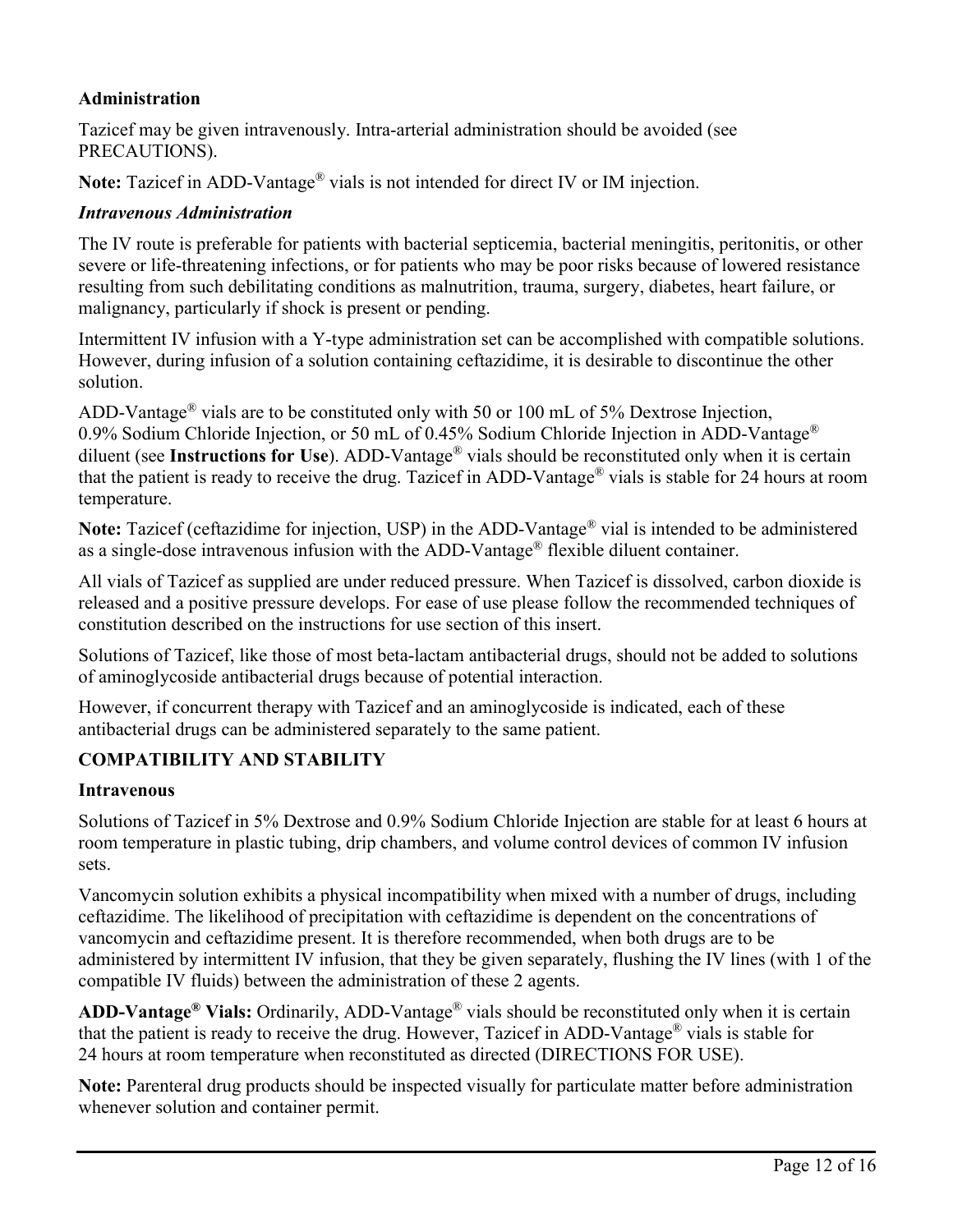As with other cephalosporins, Tazicef powder, as well as solutions, tend to darken depending on storage conditions; within the stated recommendations, however, product potency is not adversely affected.

# **HOW SUPPLIED**

Tazicef in the dry state should be stored at 20°C to 25°C (68°F to 77°F) [See USP Controlled Room Temperature] and protected from light. Tazicef (ceftazidime for injection, USP) is a dry, white to off-white powder supplied in ADD-Vantage ® vials as follows:

| Unit of Sale                                              | Concentration |
|-----------------------------------------------------------|---------------|
| NDC 0409-5092-16                                          |               |
| 25 single-dose ADD-Vantage <sup>®</sup> vials in a carton | $\lg$ /vial   |
| NDC 0409-5093-11                                          |               |
| 10 single-dose ADD-Vantage <sup>®</sup> vials in a carton | $2$ g/vial    |

#### **REFERENCES**

1. Cockcroft DW, Gault MH. Prediction of creatinine clearance from serum creatinine. Nephron*.* 1976;16:31-41.

CLINITEST and CLINISTIX are registered trademarks of Ames Division, Miles Laboratories, Inc.



Manufactured by Sandoz GmbH for Hospira, Inc., Lake Forest, IL 60045, USA.

LAB-1134-7.0

Revised: 8/2021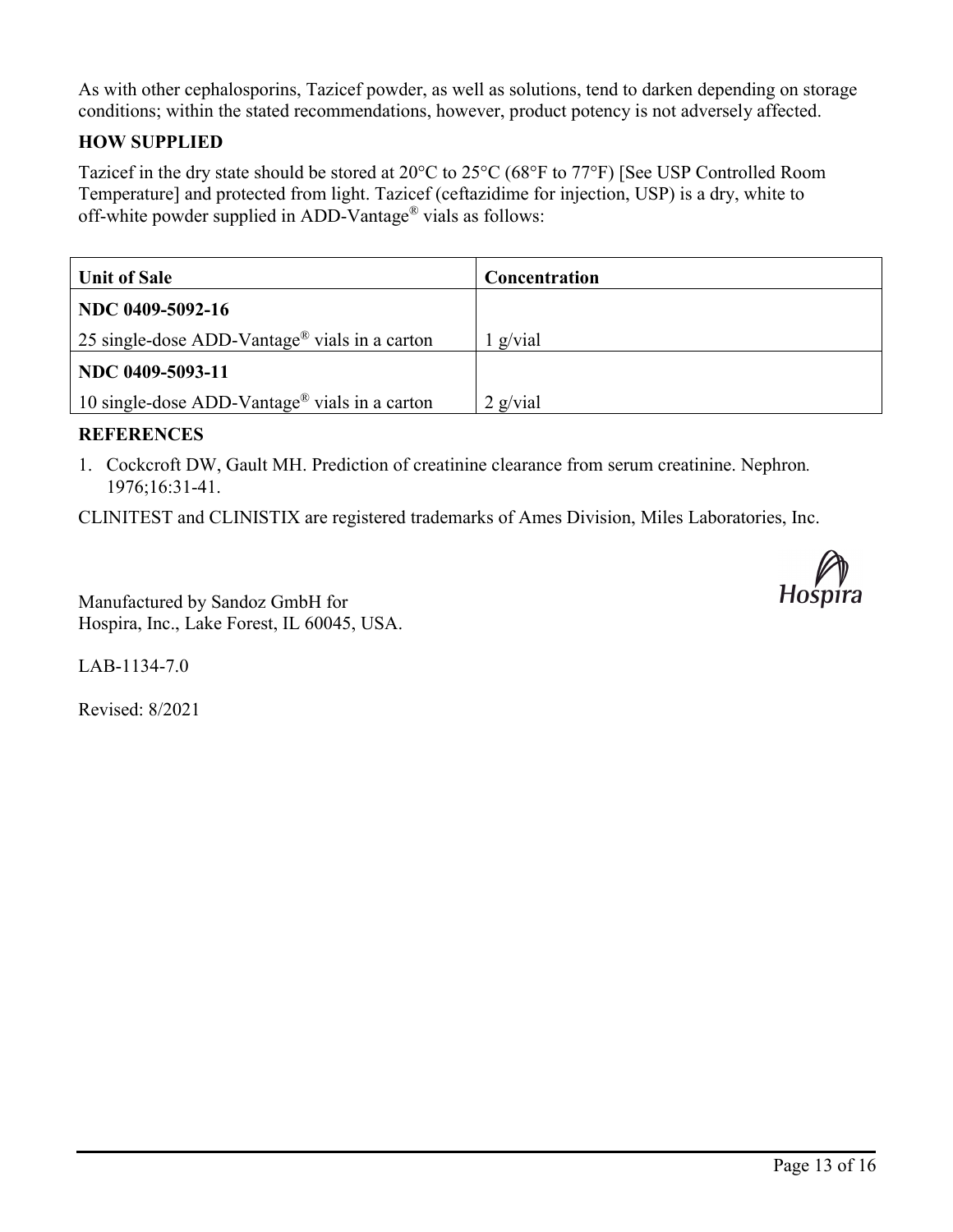# **INSTRUCTIONS FOR USE DIRECTIONS FOR USE OF TAZICEF**® **(CEFTAZIDIME FOR INJECTION, USP) ADD-VANTAGE**® **VIALS:**

## **1g, 2g**

## *To Open Diluent Container:*

Peel the corner of the ADD-Vantage® diluent overwrap and remove flexible diluent container. Some opacity of the plastic due to moisture absorption during the sterilization process may be observed. This is normal and does not affect the solution quality or safety. The opacity will diminish gradually.

#### *To Assemble Vial and Flexible Diluent Container (Use Aseptic Technique):*

- 1. Remove the protective covers from the top of the vial and the vial port on the diluent container as follows:
	- a. To remove the breakaway vial cap, swing the pull ring over the top of the vial and pull down far enough to start the opening (see Figure 1), then pull straight up to remove the cap (see Figure 2).

**Note:** Once the breakaway cap has been removed, do not access vial with syringe.



- b. To remove the vial port cover, grasp the tab on the pull ring, pull up to break the three tie strings, then pull back to remove the cover (see Figure 3).
- 2. Screw the vial into the vial port until it will go no further. THE VIAL MUST BE SCREWED IN TIGHTLY TO ASSURE A SEAL. This occurs approximately one-half turn (180°) after the first audible click (see Figure 4). The clicking sound does not assure a seal; the vial must be turned as far as it will go.

**Note:** Once vial is sealed, do not attempt to remove (see Figure 4).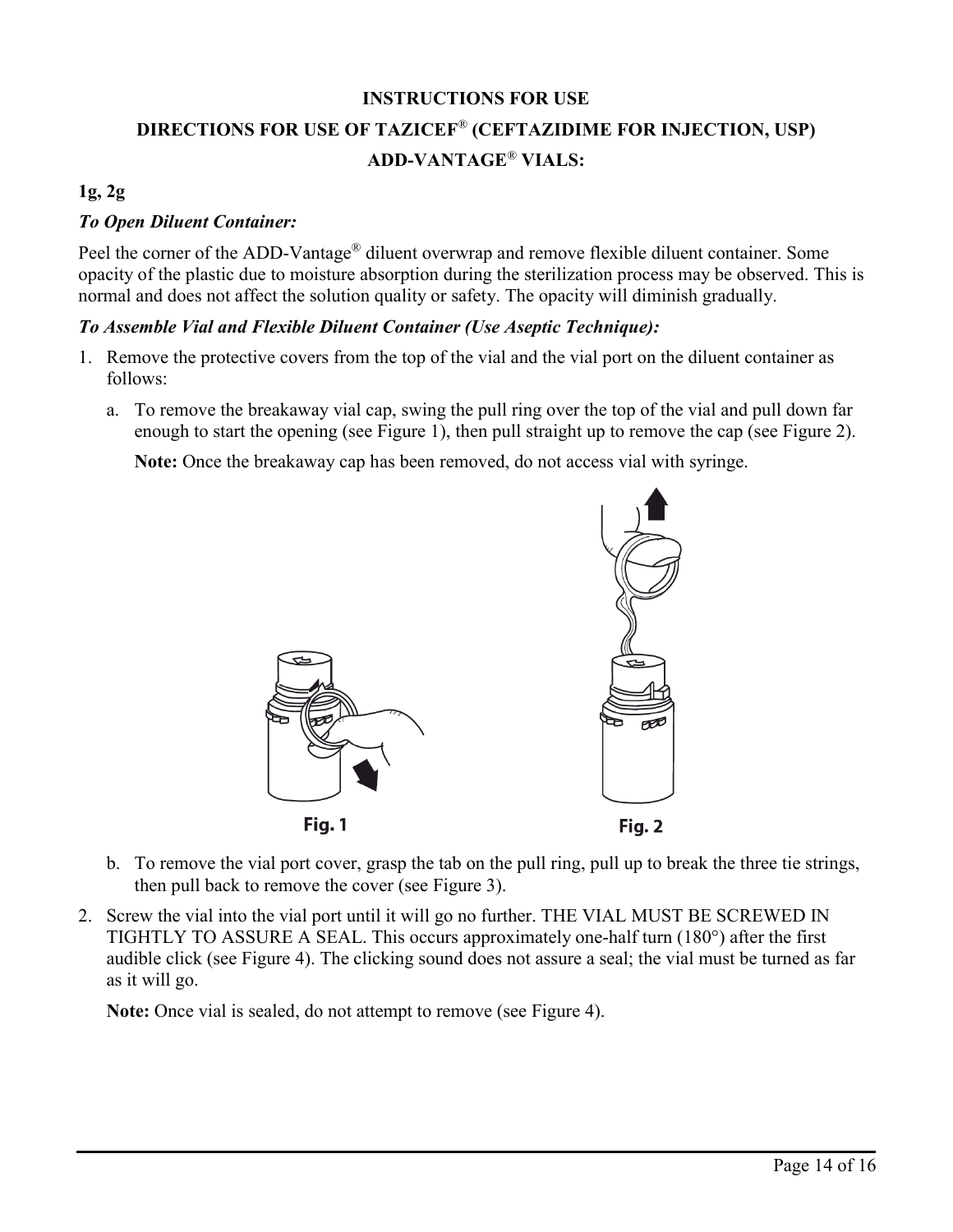

- 3. Recheck the vial to assure that it is tight by trying to turn it further in the direction of assembly.
- 4. Label appropriately.

## *To Prepare Admixture:*

- 1. Squeeze the bottom of the diluent container gently to inflate the portion of the container surrounding the end of the drug vial.
- 2. With the other hand, push the drug vial down into the container, telescoping the walls of the container. Grasp the inner cap of the vial through the walls of the container (see Figure 5).
- 3. Pull the inner cap from the drug vial (see Figure 6). Verify that the rubber stopper has been pulled out, allowing the drug and diluent to mix.



4. Mix container contents thoroughly and use within the specified time.

## *Preparation for Administration (Use Aseptic Technique):*

- 1. Confirm the activation and admixture of vial contents.
- 2. Check for leaks by squeezing container firmly. If leaks are found, discard unit as sterility may be impaired.